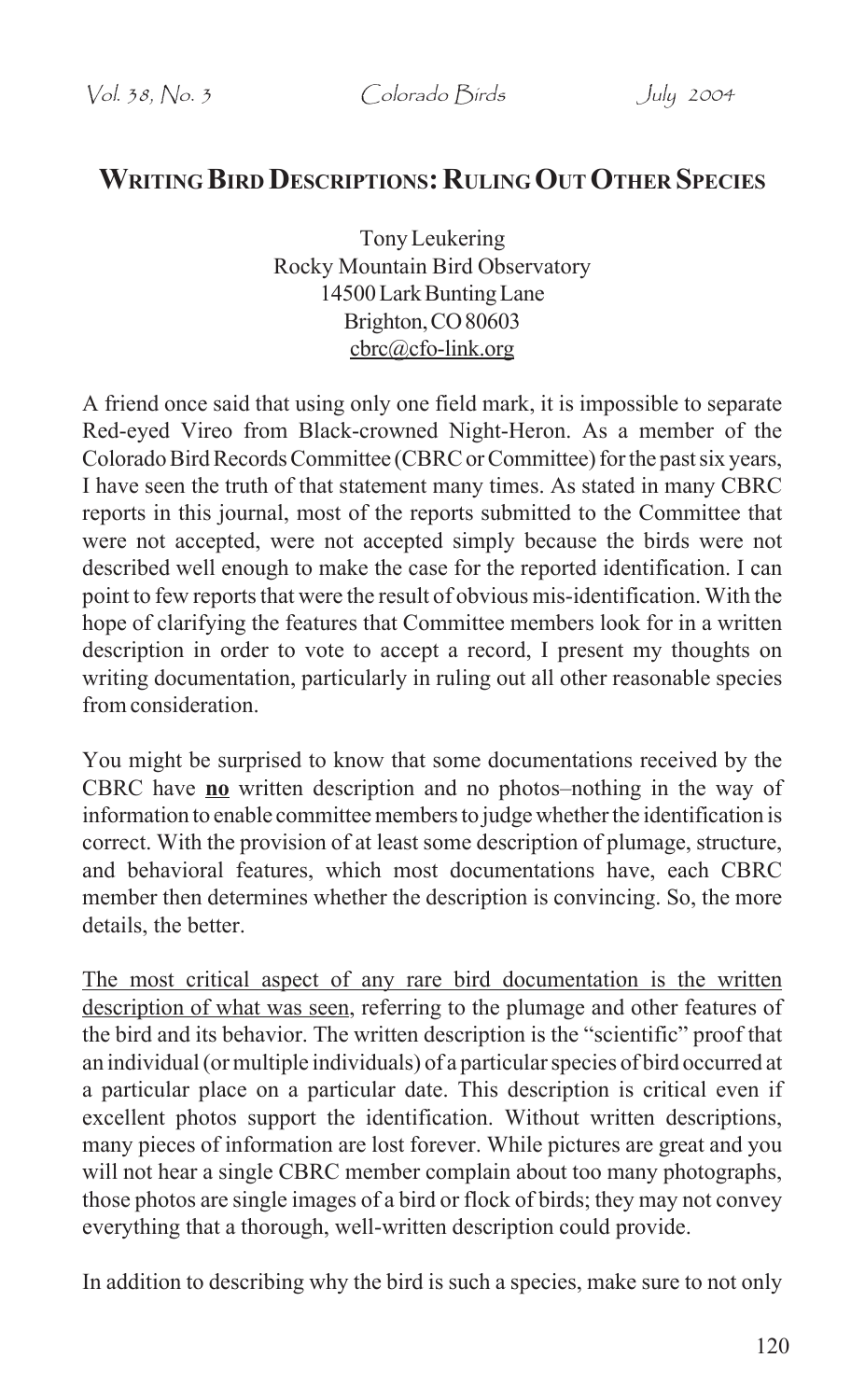describe the bird you saw, but also describe how you ruled out other, similar species from consideration. And, do not just consider the very obvious identification contenders. This elimination of other species needs to be done whether other species (or multiple other species) is more likely at the time and place or not. Try to look at your description from the point of view of a birder who does not know what the bird is supposed to be and that is attempting to identify the bird solely from your words. Could that person eliminate everything else? That is precisely what the CBRC members need to do.

So, a quick recap: a written description is critical. A thorough description is better than a sketchy description. Details on how other, similar, species were eliminated from consideration are also critical.

With that, let us get into the meat of the matter (or the tofu for the vegetarians among us). Below, I will provide some hypothetical examples of descriptions of birds compared to some actual descriptions of birds to illustrate what makes a good description and what sorts of details might subject a report to the Not Accepted category.

# **Example 1:**

Someone reports a Red-eyed Vireo in December at Lathrop State Park, Huerfano County. Since the species is very rare anywhere in the United States in December, the observer is correct in submitting details to the CBRC as this would be a significant record. The only description of the bird that the observer provides is, "The bird had red eyes." The report has provided the species, location, date, time, and observer(s). So the Committee members reading the documentation will know what the purported identification is. However, I can guarantee that this report will not get a single vote to accept. From this description, my friend would point out, the members cannot tell whether the bird is a Red-eyed Vireo or a Black-crowned Night-Heron. Or a Common Loon. Or a Clark's Grebe. Or a Hairy Woodpecker. Or a Spotted Towhee. One field mark, even if distinctive for a regularly-occurring Colorado vireo, is insufficient support for what would be a continentally significant record. This description provides no basis for the identification other than eye color. No size, no shape, no behavior, no other field marks.

Now, a different hypothetical observer reports on the same occurrence and provides the following details: "crown darker than superciliary, red eyes, pale underparts." Okay, so now our CBRC members can eliminate Spotted Towhee from consideration, but all of the other possibilities mentioned in the previous example are still in play and the vote will still be 0-7 (0 votes to accept, 7 to not accept).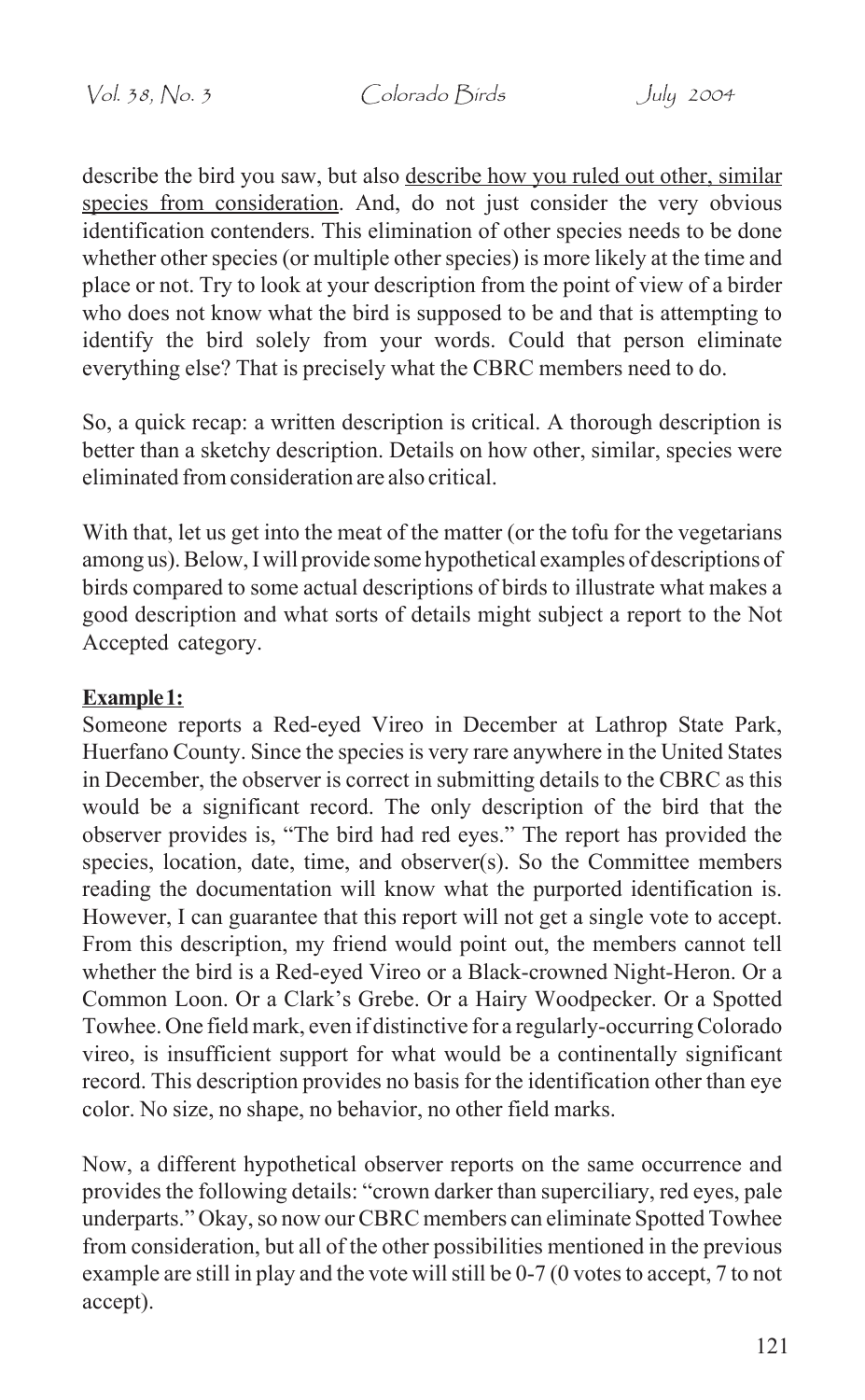Vol. 38, No. 3 Colorado Birds July 2004

A third observer might submit these details: "a small bird foraging methodically in the canopy of a cottonwood; red eyes, no markings apparent on wings, no eye ring, whitish on chest." Well, it's getting better, but the voting members still have to make too many assumptions. The bird is "small," but how small? Hairy Woodpecker is small, relative to Black-crowned Night-Heron, Common Loon, and Clark's Grebe. Hairy Woodpeckers also forage rather methodically and often in the canopy of cottonwoods. The species also lacks eye rings. Additionally, the Rockies race of Hairy Woodpecker has no markings in the coverts on the wing, so the wing can appear unmarked, given a brief look or a poor angle. The third observer still has not convinced anyone on the CBRC.

A fourth observer's effort: "An obvious vireo, due to the small size (similar to size of Yellow-rumped Warbler nearby in the same tree), bluish legs, and straight bill with a distinct hook and by its behavior of foraging in the canopy of the cottonwood it was in, peering at vegetation at length from one perch, then moving to another perch and repeating; the bird had a medium-gray crown contrasting with a whitish superciliary ; a dark eyeline extended from the bill through the red eyes almost to the nape; the upperparts were greenish, as was the tail; the underparts were white, except for extensive pale to brightish yellow on the sides and flanks; the wings, which I saw well, were unmarked (no wing bars)." Okay! Now, we are getting somewhere. Would you vote to accept?

While this description would probably garner some accept votes, in the end, the report would probably wind up in the "Not Accepted" section of that year's CBRC report. "Why," you ask adamantly, "the details do a very good job at describing a Red-eyed Vireo. They definitely eliminate all those other species mentioned above." Correct. Unfortunately, as I stated earlier, a Redeyed Vireo in December would be incredibly out-of-the-ordinary and some other, rather unexpected species might be just as likely as Red-eyed Vireo. The above details do not eliminate the most likely of these, Yellow-green Vireo, which has a propensity to wander in fall to the West Coast of the U.S. with records into December. The details also do not eliminate the less-likely, but still hypothetically possible, Black-whiskered Vireo.

So, a convincing description of a Red-eyed Vireo in December will need to eliminate these two tropical vireos by mentioning the distinct blackish lower border to the gray crown, the brightness of the superciliary and its strong contrast in the supraloral region to both the crown and the eyeline, and the distinct lack of a dark lateral throat stripe, among other features *in addition to*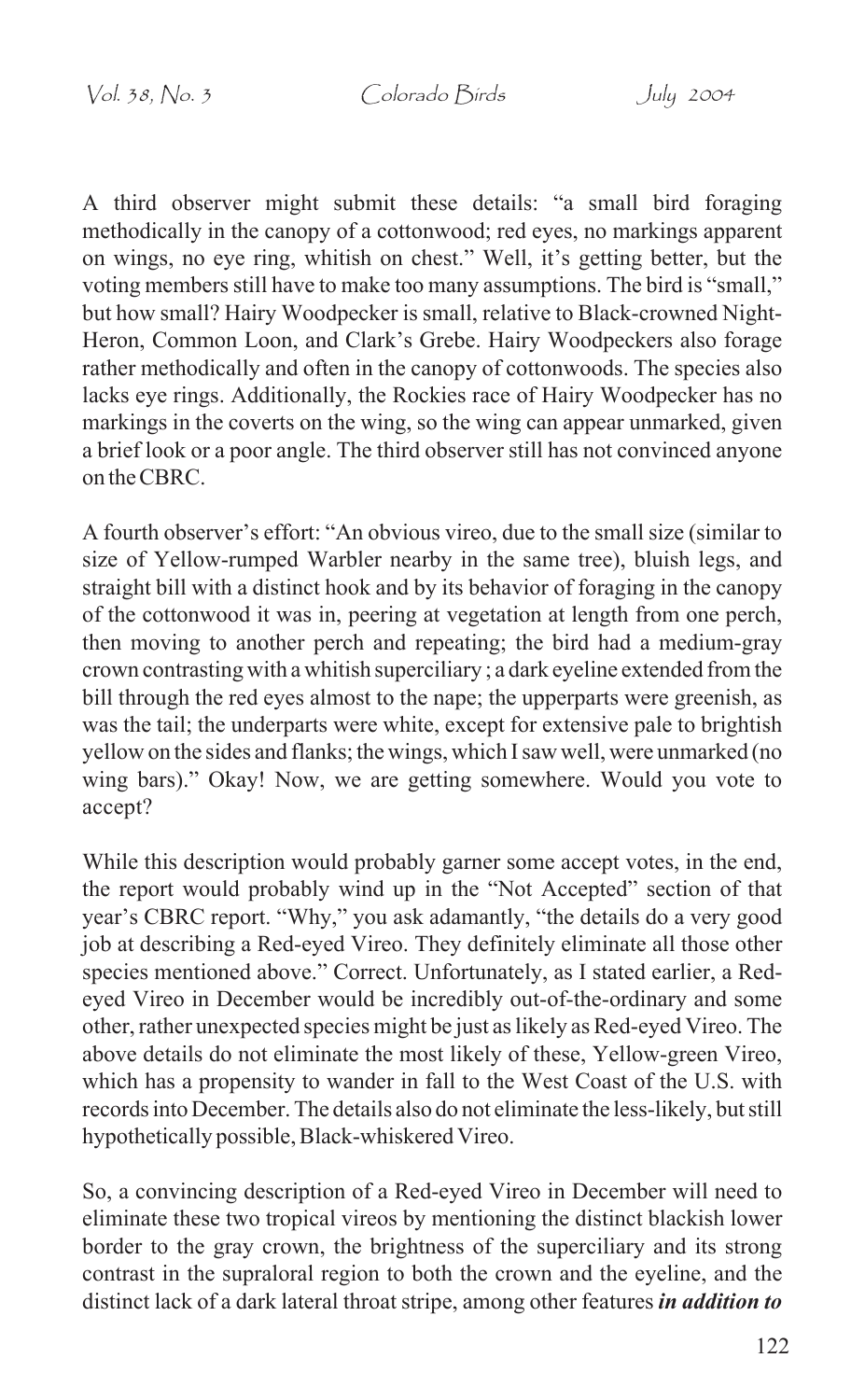*all of the other features mentioned by our fourth observer.* Now, were the occurrence in June when the species is a lot more likely in Colorado, if the CBRC reviewed the report at all, it might allow a lot more leeway to the observer and the fourth description might be accepted.

### **Example 2:**

A report of a Field Sparrow at Escalante State Wildlife Area, Delta County, in February has the following written details: "A sparrow, with pinkish bill and legs, reddish-brown on the crown, and white wing bars, foraging on the ground with three White-crowned Sparrows." While the description is certainly not inconsistent with an identification of Field Sparrow, do these details eliminate all other probably and possible (and not-so-possible) options? Remember, this bird is on the West Slope in winter, both aspects that are not associated with typical Field Sparrow occurrence in Colorado. Did you guess that the CBRC would almost certainly vote to not accept this report as correctly identified? You are correct. Remember that by using the phrase, "correctly identified," I am not at all ruling out the possibility that the bird was correctly identified. The Committee simply could not determine the accuracy of the identification by the details provided. In fact, the details could not even eliminate immature White-crowned Sparrow from consideration. A simple mention that the bird was obviously smaller than the nearby White-crowned Sparrows would have done the trick. And, that detail could have been presented in the description ("... foraging with, and obviously much smaller than, three White-crowned Sparrows") or in the section on how similar species were eliminated from consideration ("Not an immature White-crowned Sparrow, as that species is much larger..."). The last phrase has the added benefit of showing the CBRC members that the observer is aware that immature White-crowned Sparrows are different from adults and can be confused with Field Sparrow. I have seen this very mistake made more than a couple of times!

A recent, more thorough, actual submission to the CBRC included these details about a February report of a Field Sparrow: "The sparrow was noticeably smaller than the juncos it was found with. The throat, breast, and underparts were uniformly gray. There were no markings on the throat. The breast was clear with no streaks or central spot. The back was rufous and brown with lengthwise dark streaks. The head had a rufous crown. The bill was small and conical in shape and uniformly yellow-orange in color. The color was very similar to the bill color of a White-crowned Sparrow. The sparrow had a white eye ring that made a perfect circle completely around the eye. The eye ring was very conspicuous and immediately noticeable when the sparrow was seen in side view. The side of the head was gray below the rufous crown with a rufous stripe through the eye. The wings were brown with two conspicuous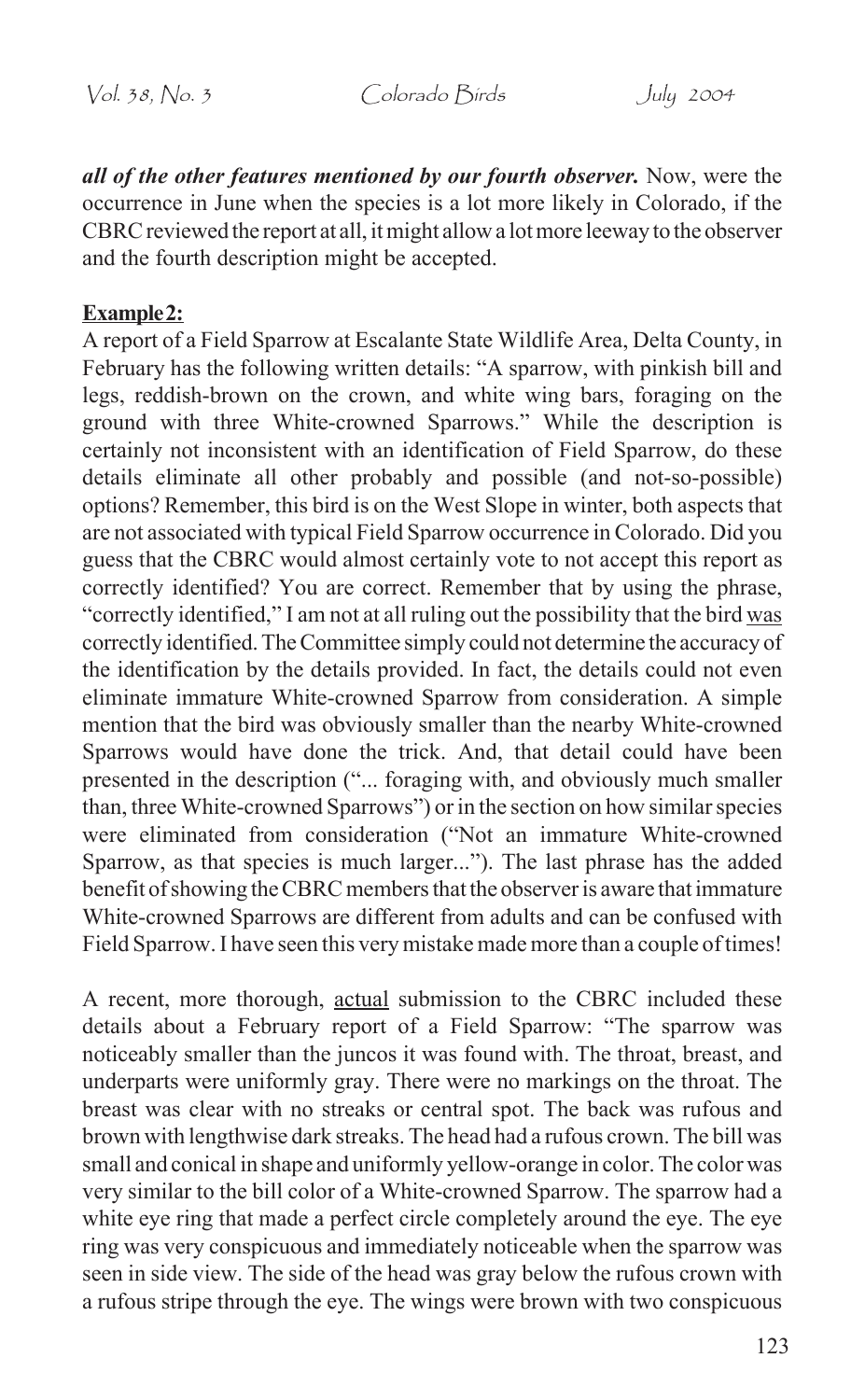white wing bars. The tail was long and narrow with a slight notch at the tip. (Neither the leg color nor the top of the crown were observed.) Similar species would be the sparrows with plain breasts and rufous crowns: American Tree Sparrow has a central spot on the breast, does not have a conspicuous eye ring, and the bill is bicolored. Immature White-crowned Sparrow is much larger and does not have a conspicuous eye ring. Chipping Sparrow has black line through the eye and white line above eye, no conspicuous eye ring, and the bill is not orange. Rufous-crowned Sparrow has black whisker marks on throat, no conspicuous eye ring, no white wing bars, and the bill is not orange. Rufous-winged Sparrow has black whisker marks on the throat, no conspicuous eye ring, and no white wing bars."

This excellent description (record #2002-29), written by Rich Miller, was accepted by the CBRC by a 7-0 vote. Its key qualities:

> • First, that the observer systematically described the bird: the underparts from stem to stern and then the upperparts from head to tail, rather than jumping from the wings, to the beak, to the legs, to the back, to the eyes.

> • The observer made the CBRC aware that some parts just could not be seen. They were not ignored, the details were not forgotten–they were not seen despite effort to see them. The Committee is very appreciative of people doing this, as the members are then aware that the observer was aware of the importance of these features, such as the pink legs and gray central crown stripe of Field Sparrow, in the species' separation from similar species, but that he or she simply could not see them.

> • Finally, the observer eliminated all possible identification contenders, even going so far as the sedentary and extremelyunlikely-to-occur-in-Colorado Rufous-winged Sparrow for which there are no records north of southern Arizona. The CBRC would not have cared had the observer not considered that species, but commends such thoroughness, which points out to the Committee that the observer was thinking about all possibilities, no matter how remote, when identifying the bird in question. Thinking of all the possibilities reduces the likelihood of going astray when identifying any bird, but is critically important when describing a rare bird.

#### Example 3:

In this example, remember that gulls are particularly difficult and incredibly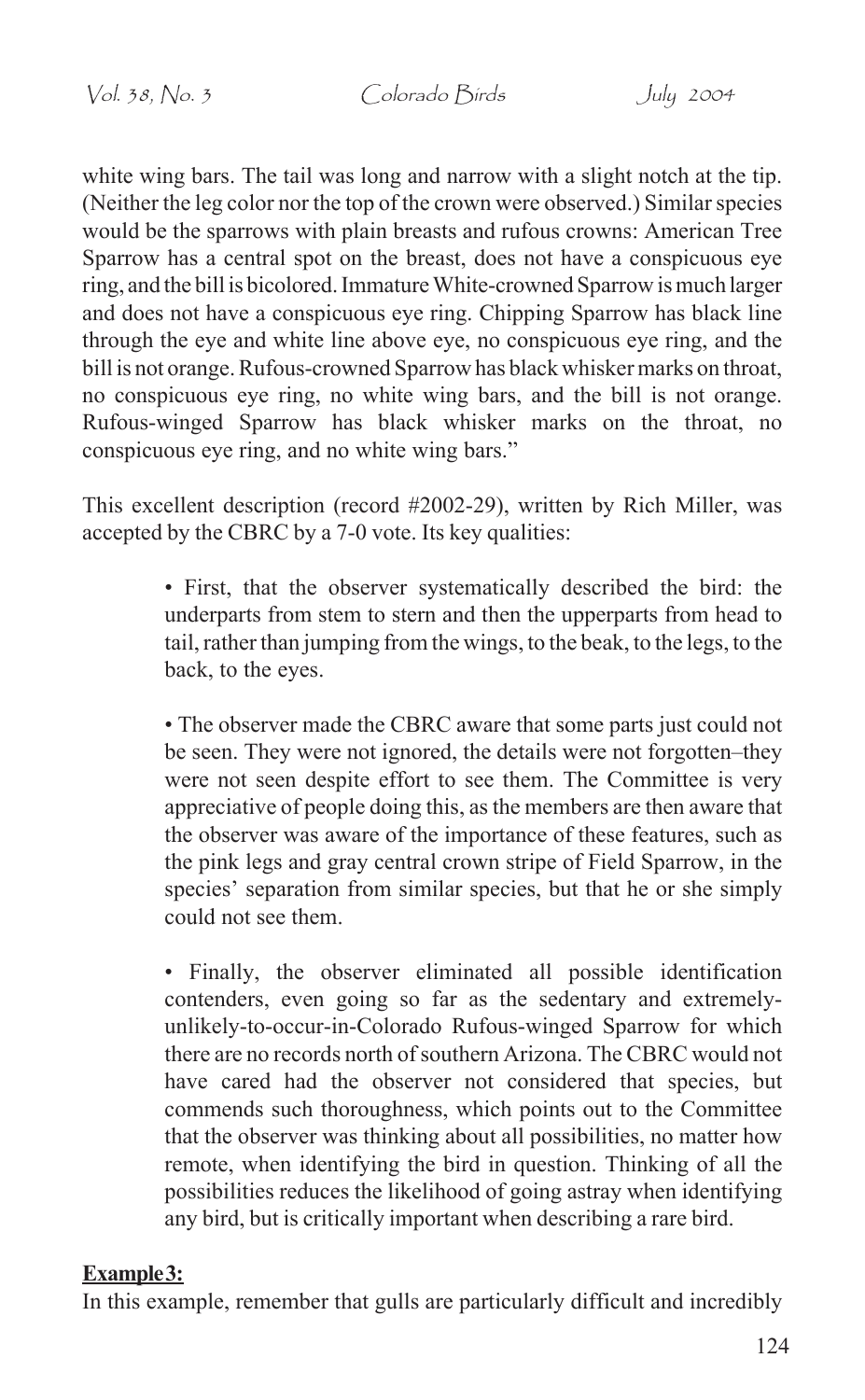variable in plumage. Thus, sometimes, excruciating detail is required to convince the Committee, though the final description in this example, in my opinion, is not "excruciating."

In a hypothetical documentation submitted to the Committee, an adult Mew Gull is reported in November from Sullenburger Reservoir, Archuleta County. Details included are: "Gray wings, dark eyes, yellow bill, yellowish-green legs." Anyone who has spent any time at all identifying gulls knows that most of the world's species, in some plumage or another, could be covered by this description, including the most likely species to occur at that place and time, Ring-billed Gull. This common Colorado species does have gray wings, yellow bill, and yellow or yellowish legs after its first year. Also, Ring-billed Gulls can still have dark eyes in their second cycle when their wings are gray and their bills are yellow. The description does not say that the bill was unmarked, that is, lacking the typical ring of a Ring-billed Gull. It does not mention the darkness of the gray. It does not even determine the age of the bird (something **very** critical in some groups, such as shorebirds and gulls). The description also does not eliminate the next most likely species, California Gull. In fact, if it weren't for the color of the legs, the description would not even rule out Yellow-billed Loon or Elegant Trogon! The vote will be 0-7.

A better set of details is provided by another observer: "A gull (gray upperparts, white underparts, black wingtips, swimming in lake) slightly smaller and slightly darker-mantled than a nearby Ring-billed Gull; unmarked yellow bill, dark eyes, distinct scapular crescent and broader tertial crescent than the Ring-billed." Good. The observer managed to eliminate both Ringbilled and California gulls and Mew Gull is probably the most likely candidate. Unfortunately, the vote should still be 0-7, as Black-legged Kittiwake is not eliminated by the details provided.

Here is an actual description of a Mew Gull from a recent circulation: "The bird was an obvious smaller white-headed gull among Ring-billed Gulls which were slightly bigger than it. The white head was heavily mottled with brown, with a distinct concentration of brown mottling on the nape. The bill was shorter and thinner than those of the Ring-billed Gulls and was virtually unmarked yellow. The eyes were dark. The mantle was a medium gray, a shade or two darker than those of the Ring-billed Gulls. The wings were long, with the wingtip extending well past the tail (the tail only reached the tip of P7). The underparts were white and the legs were a weird greeny-yellow. The outermost primary (P10) had a very large mirror and P9 had a smaller, but still substantial, mirror. Each of these mirrors was considerably larger than the respective mirrors on the Ring-billed Gulls. P8 had only a small amount of black proximal to the white tip. Similar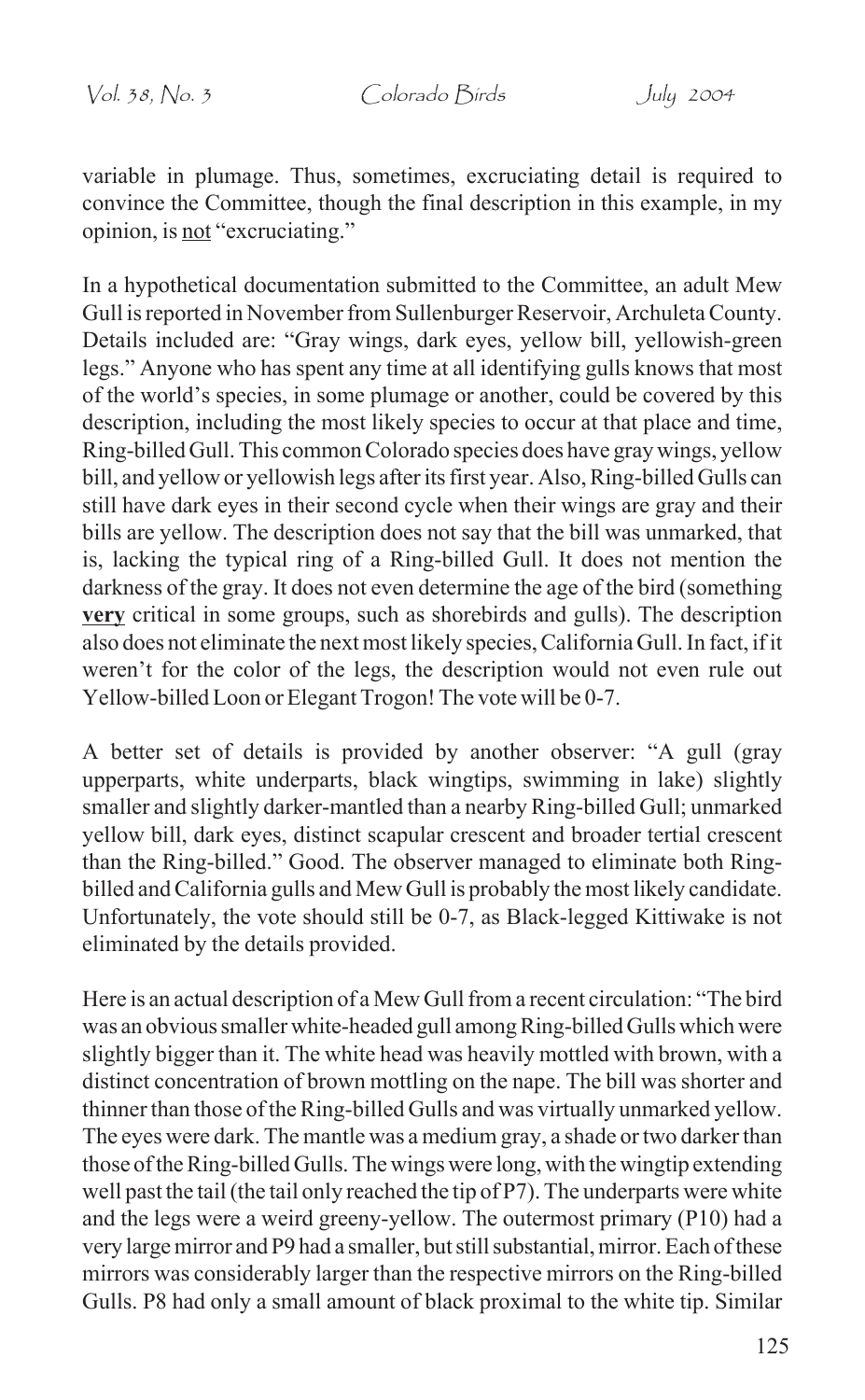Vol. 38, No. 3 Colorado Birds July 2004

species eliminated: Ring-billed Gull can be easily ruled out by bill size and pattern, eye color, head pattern, mantle color, and wingtip pattern. Common Gull (*L. c. canus*) is more difficult to eliminate from consideration, but wingtip pattern does the trick, as does (probably) mantle coloration. California Gull is ruled out on size, bill pattern, and wingtip pattern. Black-legged Kittiwake is eliminated by head and wingtip patterns and by leg color." The vote on this record was 7-0 - though it was supported by an excellent photograph.

While both of the actual descriptions provided in this paper may seem long, tedious, and bothersome to write, in actuality, they do not take all that long. I am the author of the Mew Gull description (2002-157; see Leukering and Semo 2004); it took me only 15 minutes to complete the entire form. And Mew Gull is one of the more difficult species to sufficiently describe in words! Granted, I had already written notes in my field notebook and I also had pictures to review to help me write the description, but it still took relatively little time. Imagine how quickly you could write a convincing description of an adult male Painted Bunting!

So, if I have any writing skill at all, you now have a better understanding of what the Committee would like to see in rare-bird documentation. Hopefully, you are now going to get into the habit of submitting more, and more thorough, documentations to the Committee. The easiest way to do this is to visit the Colorado Field Ornithologists' website (www.cfo-link.org) and follow the links to the Colorado Bird Records Committee. Two electronic documentation forms, either one of which you can fill out and submit to the CBRC, are currently on that site; however, very soon, that site will host a state-of-the-art all-electronic submission and review system for rare-bird records. I and the rest of the CBRC hope that you will find this an easy and enjoyable way to contribute your important records to further the state's ornithological knowledge.

#### **Acknowledgments**

I would like to thank Peter Gent, Nancy Gobris, Rich Levad, Larry Semo, and Christopher L. Wood for reviewing a previous draft of this manuscript, even if I did not incorporate all of their suggestions. I would also like to thank Rich Miller for allowing me to use his excellent description of the Field Sparrow he saw in Pueblo County in February 2002. I also thank the many contributors to the archive of bird records in the care of the CBRC, even the authors of reports that were not accepted. Those committed birders make up one of the reasons that Colorado ornithology is as advanced, relative to most other states in the country, as it is.